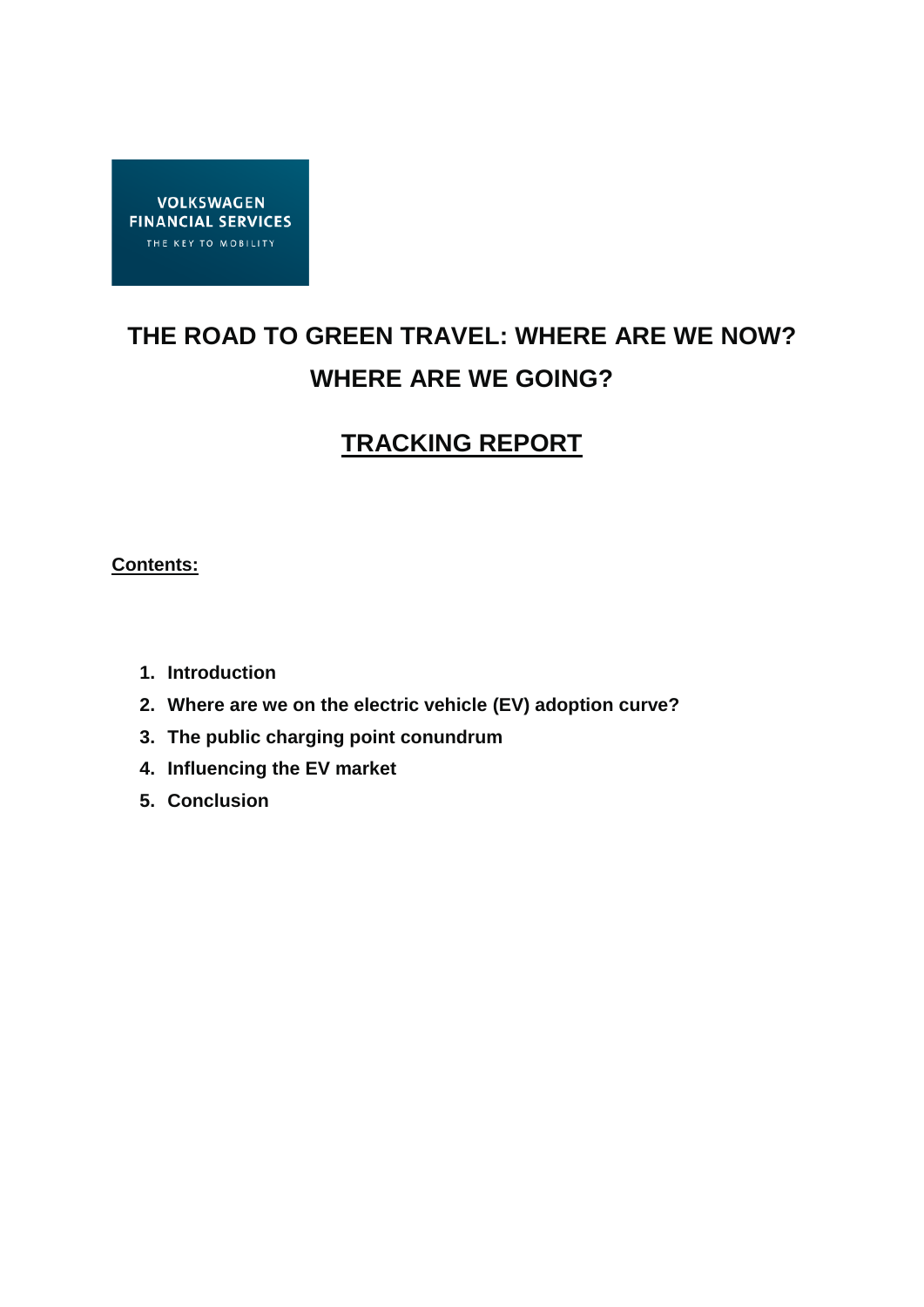#### **1. Introduction**

The critical role played by electric vehicles (EVs) in helping to achieve the UK Government's net zero target cannot be underestimated.

According to the UK's Climate Change Committee (CCC), the switch from combustion engine vehicles to help keep on track for 2050's net zero ambition, necessitates that **55%** of all light duty vehicles cars, vans, motorbikes, and mopeds - are battery powered by 2032.

This equates to over **23** million vehicles in ten years' time.

As a result, the coming decade will be the decisive period that will ultimately determine if the crucial CCC target is to be accomplished.

Because of its importance to both the automotive sector and society's wider sustainable aspirations, Volkswagen Financial Services UK (VWFS) has instigated a new report to track progress of EV adoption against the targets which have been clearly identified by policy makers.

It brings together currently available data from a range of sources, including the Department for Transport (DfT), the Society of Motor Manufacturers & Traders (SMMT), the European Commission, as well as exclusively commissioned consumer research.

This report also examines some of the additional factors that are linked to EV adoption progress and success. They include the status of the UK's pivotal public charging infrastructure that is needed to charge vehicles away from home, as well as wider societal and economic considerations that can potentially influence consumer behaviour, sentiment and purchasing decisions.

This first EV tracker report makes two key observations.

They are:

- **According to the latest available DfT statistics, the UK is currently AHEAD of the required adoption curve to meet the 2032 EV target, but prevailing economic headwinds for consumers are of concern and may well impact purchase levels in the short term.**
- **The creation of a robust, reliable, and fit for purpose public charging infrastructure that enjoys the full confidence of EV drivers remains off the pace. It is currently prone to a**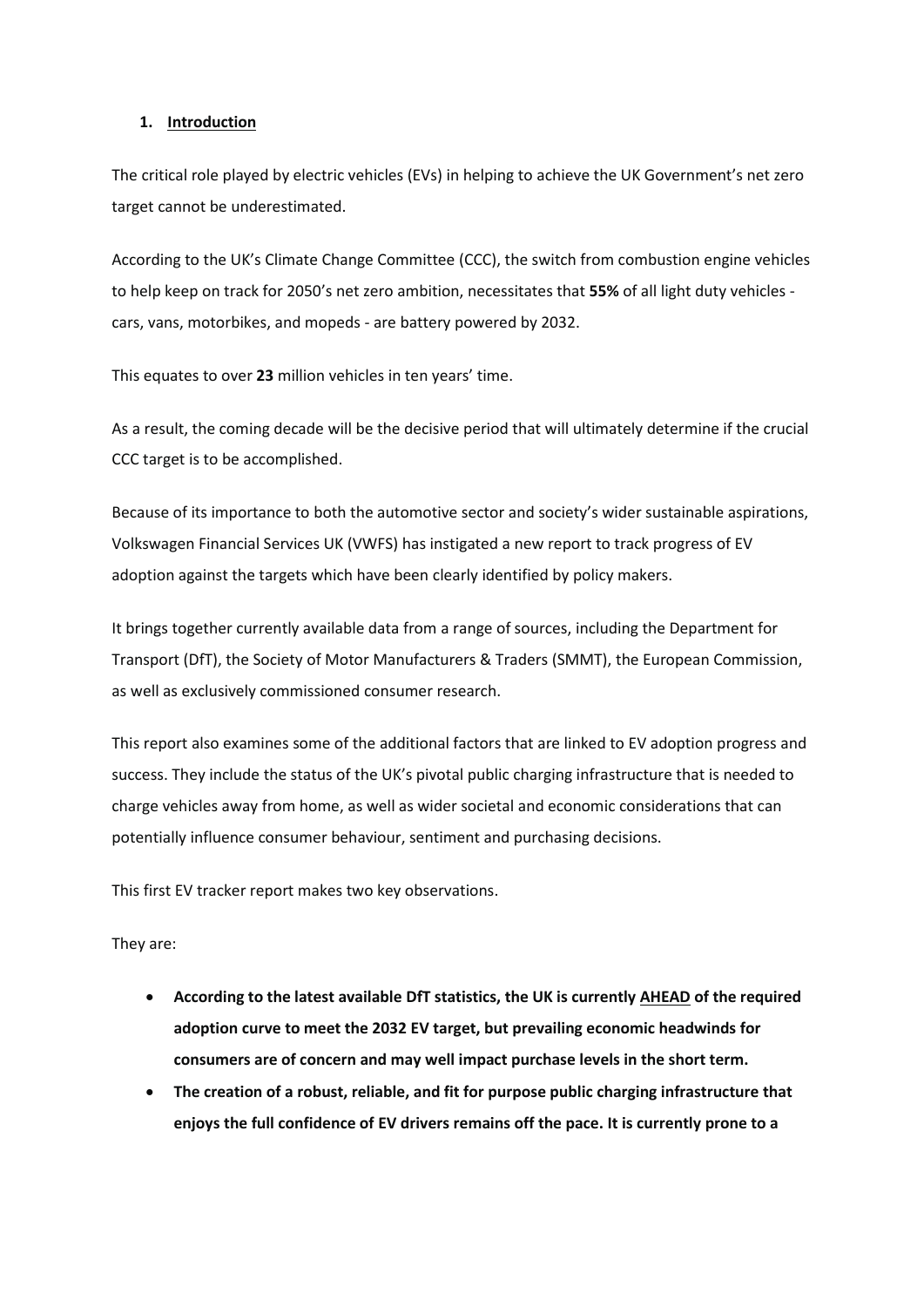## **'postcode lottery' challenge that provides an unbalanced infrastructure picture across the UK.**

Both findings will need to be continually and closely monitored over the coming months, years, and decade to ascertain if the overall light duty vehicle target as set out by the Climate Change Committee will be successfully secured.

#### **2. Where are we on the EV adoption curve?**

Consumers are aware that the sale of new petrol- and diesel-powered vehicles will cease in eight years' time. This has set a clearly defined timeframe for drivers during which they must take the decision to switch to a more environmentally friendly car that contributes positively towards the nation's collective 2050 net zero ambition.

Over the past decade, sales across the EV fleet – including battery electric cars (BEVs), plug-in hybrids (PHEVs), range-extended electric cars, and hybrid electric vehicles – have been modest, with accelerated sales volumes only commencing from around 2016, according to the Department for Transport (DfT).

This increased momentum has intensified over the intervening six years and has been further enhanced since the turn of the current decade, and 2021 delivered a significant step change.

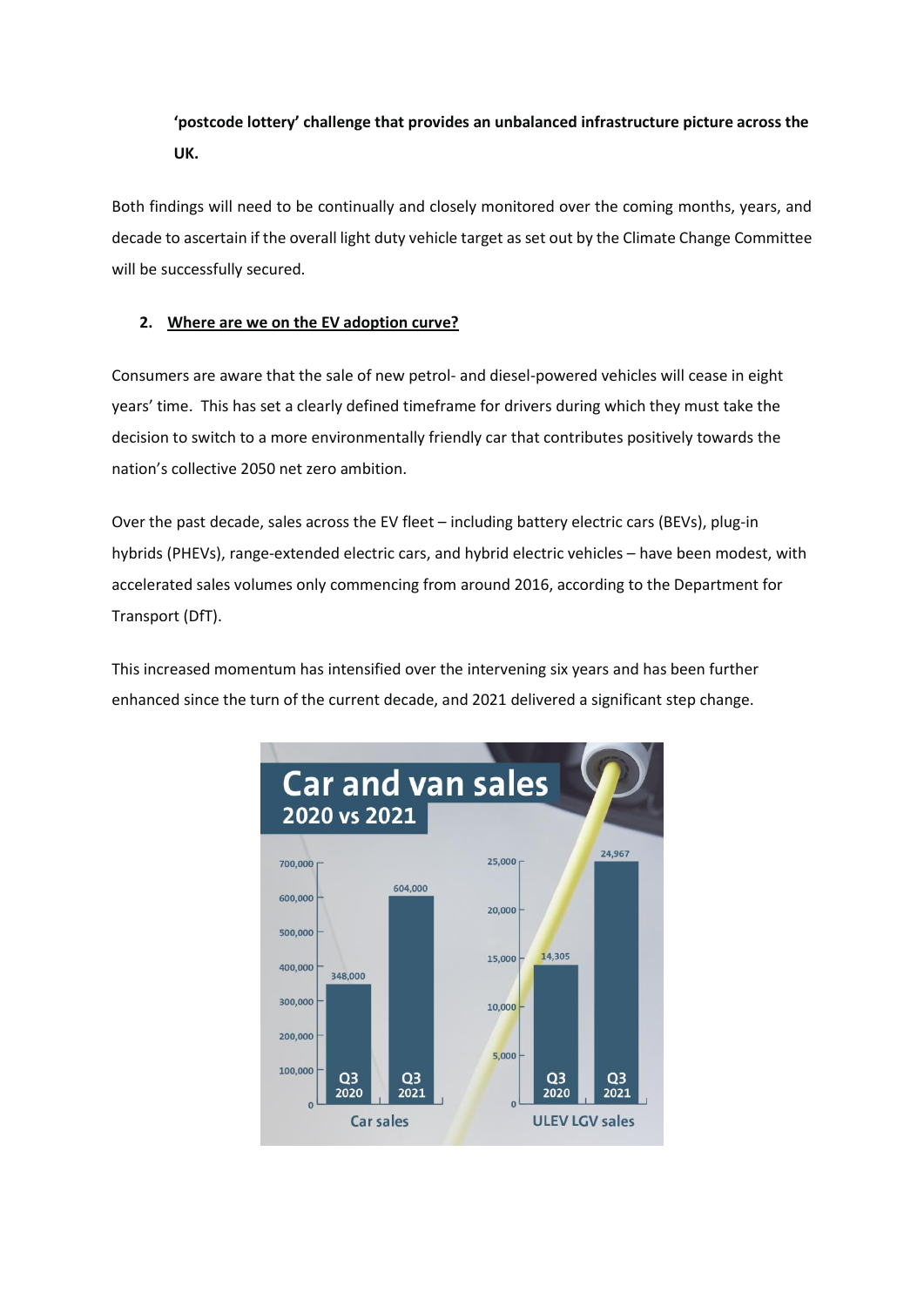According to figures from the Society of Motor Manufacturers & Traders (SMMT), sales of EVs over the last year outstripped volume levels for the past five years combined. As an example, total ULEV car sales (EV and PHEV) grew from 348,000 in Q3 2020 to 604,000 in Q3 2021, with eLCV (vans) sales jumping from 14,305 in Q3 2020 to 24,967 in Q3 2021. As an illustration of 2021's surge in EV adoption, sales of battery electric cars increased by 154% versus the total car market increase of 23%.



When assessed in the context of the required sales levels as outlined on the Climate Change Committee adoption curve for 2032, it highlights that the UK was over **60,000** vehicles ahead of the curve at that point. By way of overall market perspective, the figures demonstrate that the volume of electric cars on UK roads currently account for **2.6%** of all passenger cars (460,000 BEVs and 384,000 PHEVs against approximately 32 million cars in total).

In terms of market trends, figures illustrate that battery electric cars (BEVs) have overtaken plug-in hybrid solutions for the first time in sales volume, though both categories did display overall growth.

It is recognised that ULEV LCV solutions continue to lag passenger cars in terms of robust growth. However, industry expectations predict LCV market share increasing over the coming year as several new eLCV models launch into the market from a range of manufacturers to further expand options and vehicle choice.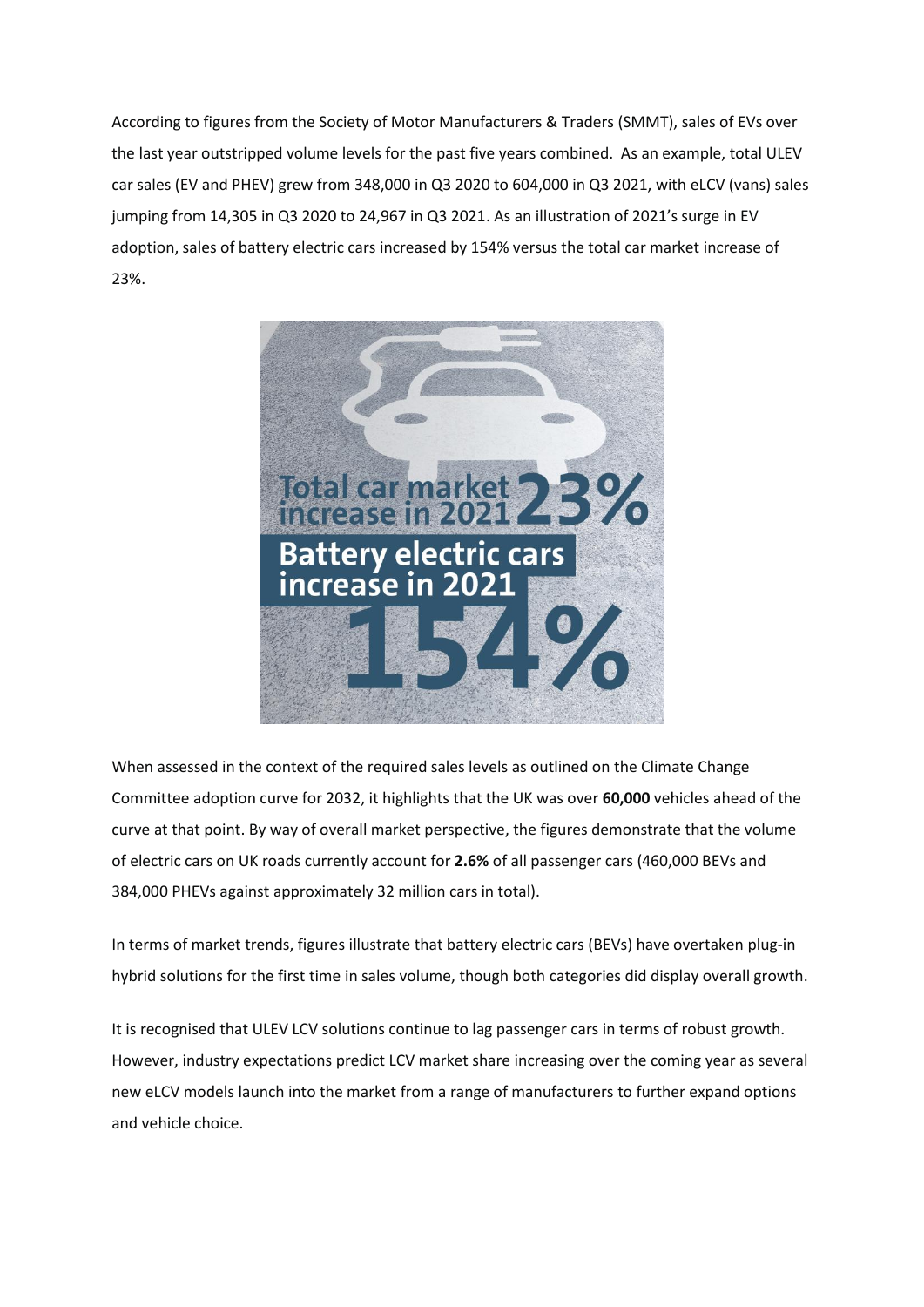Alongside this, the motor industry remains intent on delivering a strategy of wider choice for the consumer to maintain momentum and spark further interest. At least 16 significant battery electric vehicle models are set to be launched during 2022, with more earmarked to enter the marketplace in 2023. The resulting range of models and increasingly competitive price points will help to widen EV appeal to prospective new owners.

#### **3. The public charging point conundrum**

Forecasts outlined by the Competition and Markets Authority (CMA) suggest that up to 480,000 public charging points will be needed across the UK by 2030.

The link between the successful adoption of EVs and the availability of a supporting public charging infrastructure is clear.

However, general concerns about the speed of public charging infrastructure roll out, as well as observations on the geographic spread of the current charging locations, have been expressed by several bodies, including the CMA.

According to estimates published by the European Commission, every ten electric vehicles on the road require one public charger solution. However, we know there are 460,000 BEVs currently on the road and approximately 300,000 home chargepoints installed, which leaves 160,000 BEV drivers without a home charger.

Based on the above formula, with one in every ten EVs needing access to a public charger, we need 16,000 public chargepoints available – and currently there are over 25,000 in the UK, so the conundrum of a lack of public charge points is a common misconception.

Arguably, the bigger issue is that public charging locations illuminate a disparity across the country; something that may be potentially unnerving drivers thinking of making the switch to an EV.

Figures from the DfT up to July 2021 demonstrate that London and the South East benefit from a disproportionately higher number of public charging points when compared with other areas around the UK.

Based on public charging points per 100,000 people, drivers in London and the South East enjoy access to 128 points. This is more than Wales (29), Scotland (47) and Northern Ireland (17) combined.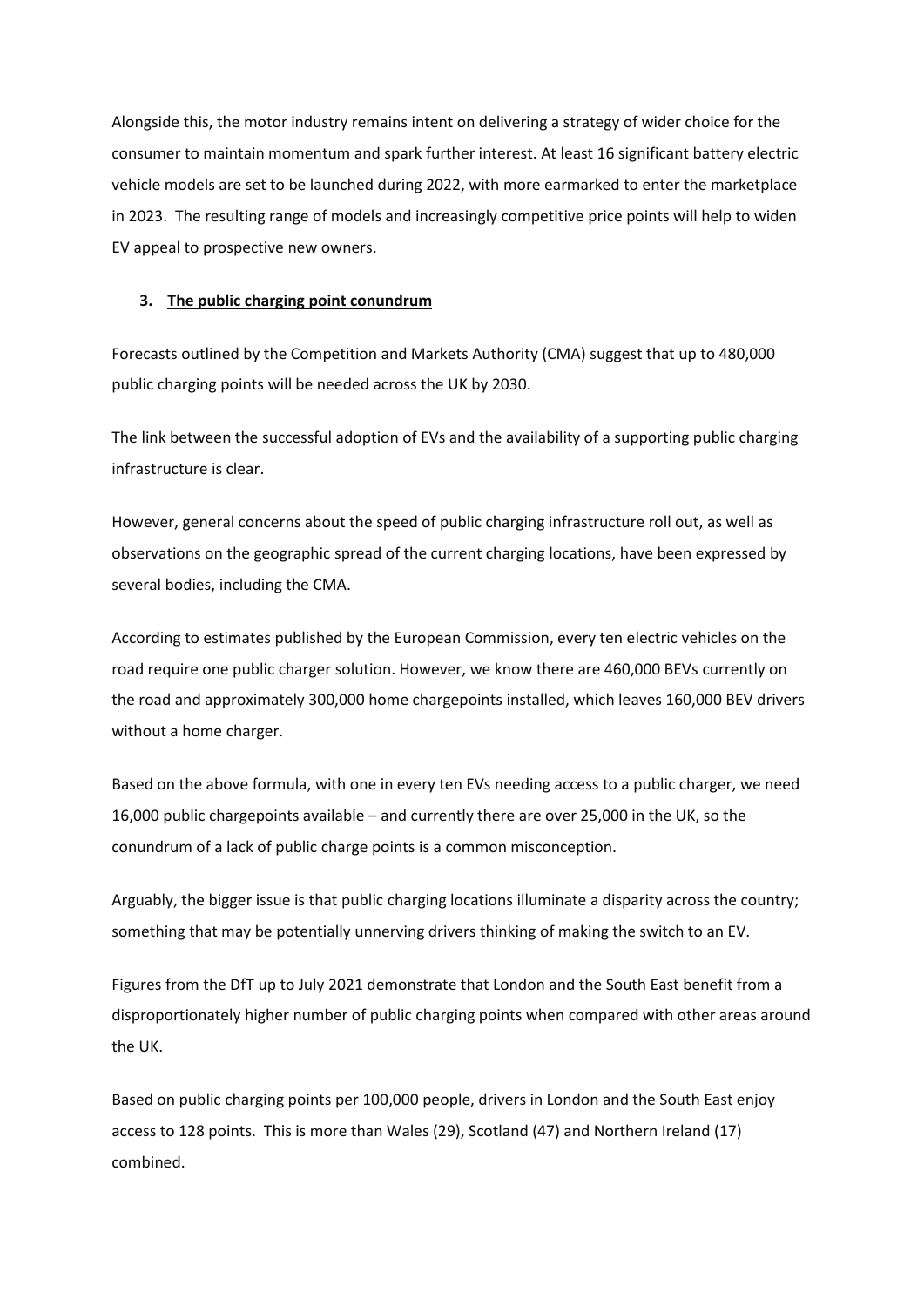With discussions underway concerning the Government's levelling up agenda, the North also falls short when compared with the capital and the South East. This fact is demonstrated by figures showing the North West has 22 public charging points per 100,000 of people, the North East has 33 and Yorkshire & The Humber just 21.

Nonetheless, the availability of higher numbers of public charging solutions in the South East also provides a positive sales opportunity for dealerships looking to entice would-be EV drivers. This is supported by DfT figures showing that the highest volume of EV sales recorded in Q3 2021 was found in the South East, followed by the South West and London.

The current 'postcode lottery' when it comes to accessing a convenient public charging point is also contributing to a new driver phenomenon – 'charging anxiety'.

General consensus amongst Volkswagen Financial Services UK's data insights team, as well as many other senior voices in the industry, is that 'charging anxiety' is a tangible current concern for EV drivers, replacing previous worries linked to vehicle range.

The Volkswagen Financial Services UK data insights team believes "range anxiety" among consumers – when drivers fear electric vehicles wouldn't travel far enough on a single charge to get them where they needed to go – has now been replaced by "charging anxiety". This translates into worries that the current public charging infrastructure is not widespread or reliable enough to alleviate driver uncertainties when they are contemplating longer journeys across the nation.

And when drivers come to utilise a public charging solution their experience can be tainted.

According to EV driver app, Zap-Map, an estimated 6% of chargers are found to be faulty or not working at any one time. With the total number of chargers needed to support the 600,000-plus EVs on the road currently known to fall short of the required volume, nervousness about such charging performance-related issues could undermine the conviction of drivers going forward.

Finally, the DfT's recently announced EV Infrastructure Strategy – which outlines plans to support the UK reach 300,000 public EV charging points by 2030 – is expected to alleviate several of the aforementioned concerns about the nation's charging infrastructure.

The government's planned investment of £1.6 billion to improve the public charging network, including the introduction of regulations around standards and accessibility, is a step in the right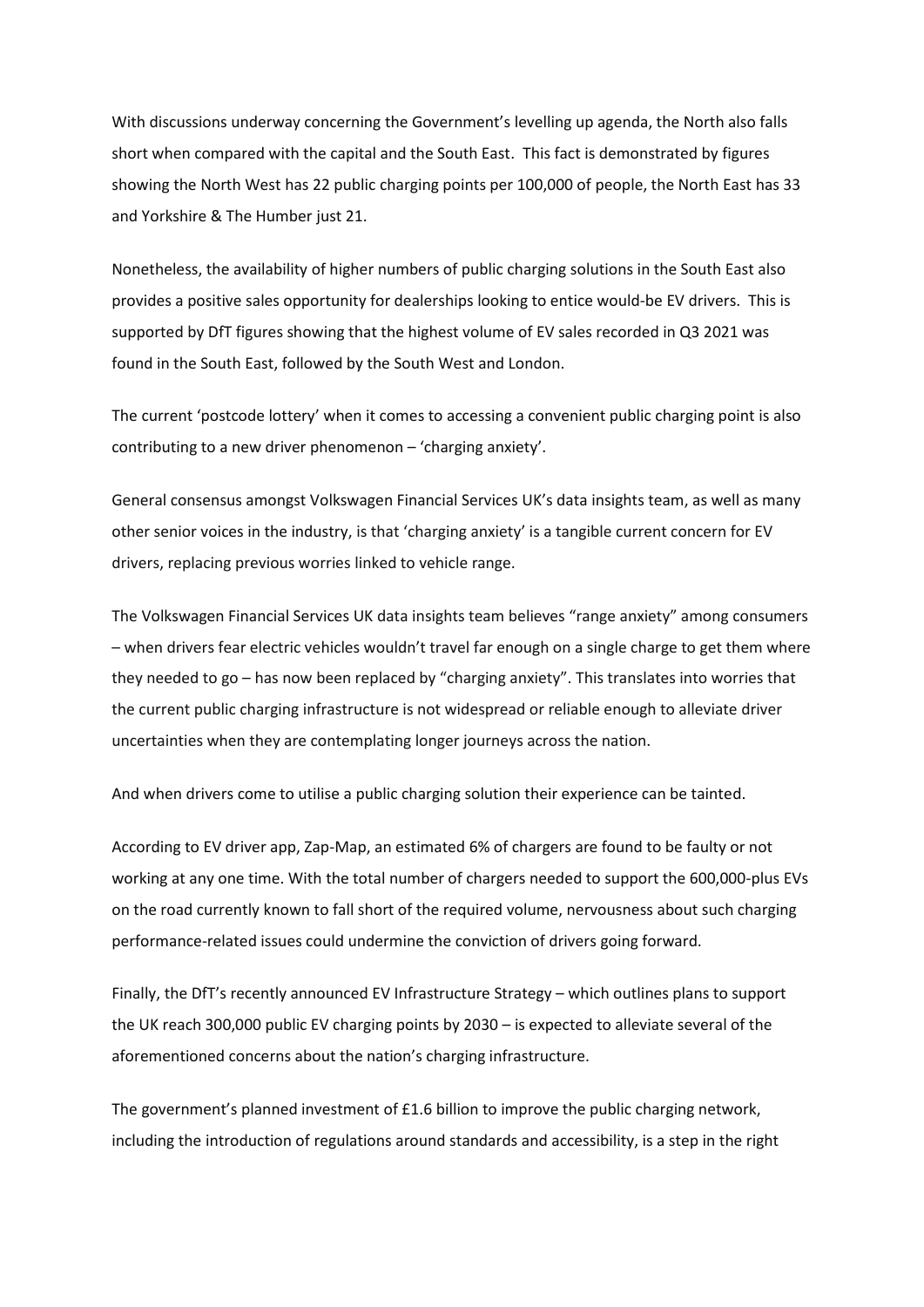direction but some industry figures have suggested the blueprint doesn't go far enough in its ambitions for delivering the necessary gear-shift to the nation's EV charging network.

Arguably the most important aspect of the windfall is the £450 million Local Electric Vehicle Infrastructure (LEVI) fund, which will fund projects such as EV hubs and on-street charging solutions.

#### **4. Influencing the EV market**

Whilst the strong sales performance of EVs during 2021 was notable – with the upwards trend also continuing through the early stages of Q1 2022 – it must be acknowledged that emerging social and economic challenges could impact the burgeoning EV market, particularly in the short term.

A combination of cost-of-living pressures, tax rises, escalating energy costs, and global market uncertainty, is denting consumer sentiment and affecting behaviour.

Exclusive consumer research\* demonstrates that many people are already experiencing tougher economic conditions with net confidence in the robustness of their household finances plummeting in the months since Autumn 2021.

The dramatic decline in consumer confidence is now accelerating through the early part of 2022 as the implications of both the energy price cap and interest rate rises are set to take hold. As a result, many consumers say they expect to cut back on spending, think again about big ticket purchases and will halt attempts to save more to help combat the looming cost of living crisis.

The research shows that current economic fears have, after two years, now replaced the COVID-19 pandemic as the main reason to worry about household finances.

The result of this changing scenario for many is that larger discretionary purchases such as a new car may be delayed or even cancelled. The cost-of-living squeeze will likely mean some potential EV purchasers may not commit to a switch this year, particularly as such vehicles are perceived to be more expensive in relative terms when compared to combustion engine alternatives.

Of course, conversely, the impact of the hike in petrol and diesel prices at the forecourts cannot be discounted. The experience at the pumps may well persuade consumers that the adoption of an EV solution sooner rather than later is in their best long term financial interest.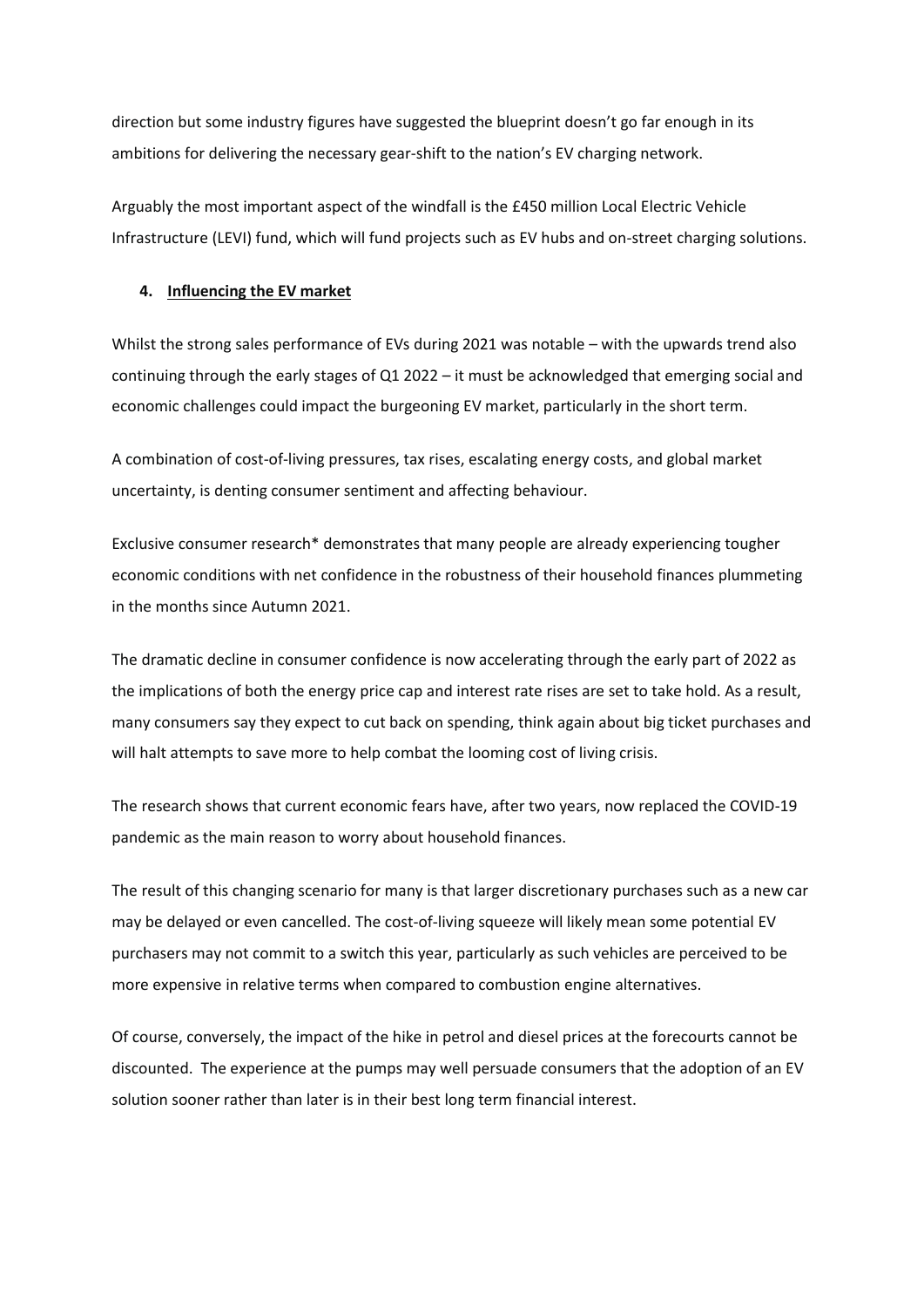Potential buyers will also be aware that the government grant for purchasers of new electric cars was cut to £1,500 at the end of 2021 and the upper limit for eligible cars reduced to £32,000 from £35,000.

The direction of travel appears to indicate less government financial support in this area, which, again, may prompt some consumers to obtain their EV before such incentives are phased out completely.

Finally, the well-publicised supply chain issues that have dogged many sectors over the past twelve months have also been felt across the automotive manufacturing industry. With potential delays to the availability of new EV cars remaining an issue, the sector will need to work hard to manage consumer expectations, minimise delays and ensure that drivers seeking an EV can do so.

#### Statistics\*:

- % net confidence in the UK economy expected to improve/worsen has fallen from +3% in July 2021 to -27% in February 2022.
- % net confidence in household finances expected to improve/worsen has fallen from +8% in July 2021 to -20% in February 2022.
- % net saving confidence expected to increase/decrease has fallen from +10% in July 2021 to -9% in February 2022.
- % net big ticket items spending expectations expected to increase/decrease has fallen from -13% in July 2021 to -32% in February 2022.

#### *\*Trajectory Optimism Index, February 2022*

#### **5. Conclusion**

Mike Todd, CEO at Volkswagen Financial Services UK, said: *"This first EV tracking report highlights the positive momentum that has, in recent years, seen increasing numbers of drivers abandon combustion engine vehicles and instead embrace greener, more sustainable transport.*

*"The startling sales performance witnessed in 2021 is a recognition that for many an EV is the way to go. This has resulted in the UK tracking 60,000 vehicles ahead of the necessary adoption curve timescale to meet the Climate Change Committee's target of 55% of all light duty vehicles being battery powered in ten years' time. This is a vital component of the nation's net zero ambition.*